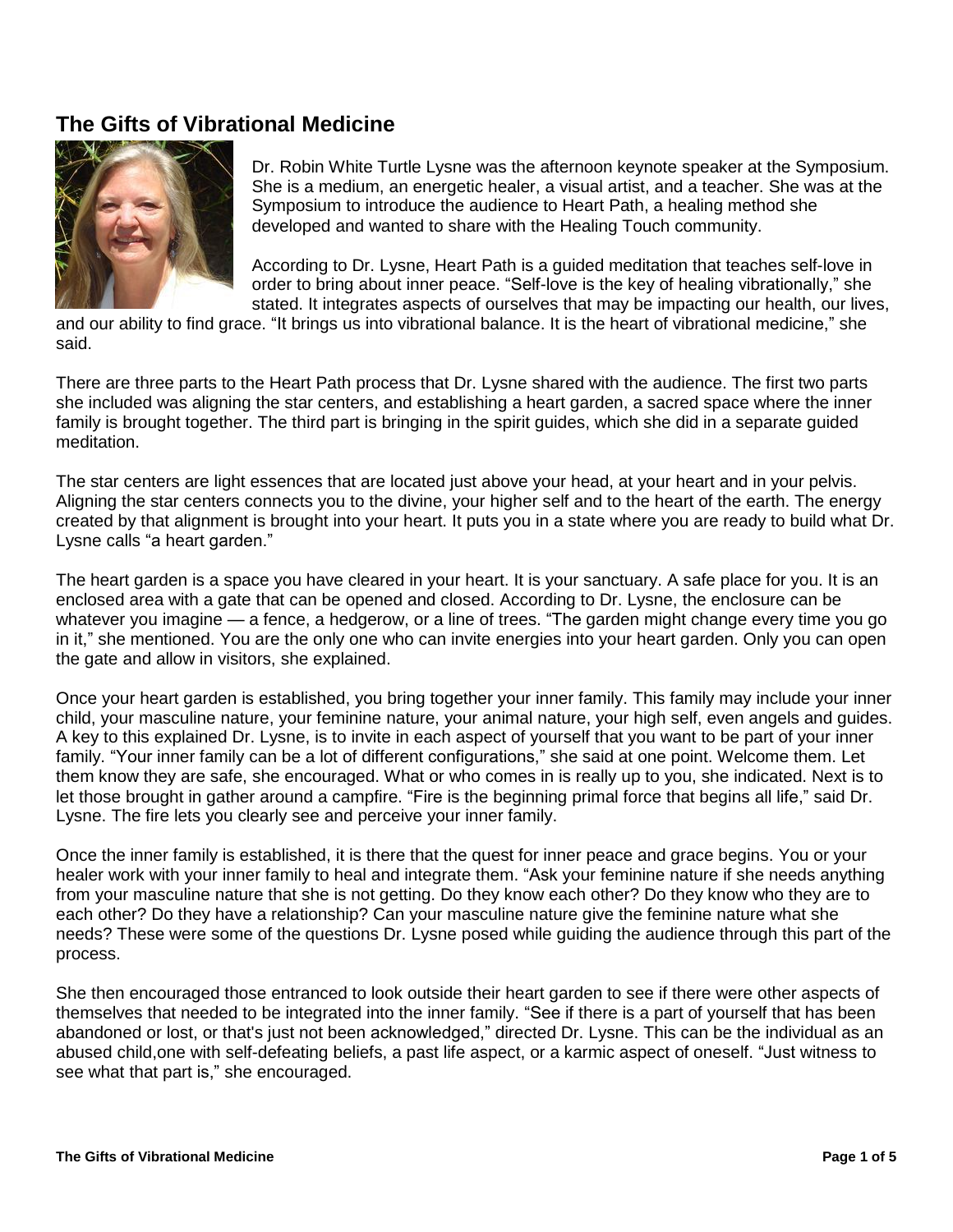To integrate these aspects, the process starts with sending them love, explained Dr. Lysne. "This is where we find out that love heals everything," she noted. Once your inner garden feels safe with the aspect, they are invited to come into the heart garden and around the campfire, where the beliefs about those aspects can be released into the fire. Whatever it is, it is okay to let go, she encouraged. "It doesn't have to be a part of your consciousness anymore. Your subconscious can be released," she concluded.

According to Dr. Lysne, there are no rules in the heart garden. Your animal nature might be a predator, and that is okay, she noted. If an aspect outside the garden isn't ready to be integrated, or the individual is not ready for that aspect, that is okay too. "Take all the time you need," she mentioned. The important part is to continuously send love to the parts that need to be integrated. "Allow them to know they are fine the way they are. They are whole the way they are."

The outcome of the Heart Path guided meditation is to connect to the high self, the Buddha nature, embody the divine, achieve grace, and self love, explained Dr. Lysne. It is a transformational process that starts from the inside and works out. It opens the heart, allowing in more joy. It clears and balances the energy fields. It releases casts of fear. "A lot of times our fears get so solidified that they are like casts," she explained.

Heart Path and the self-love it promotes also can release one from past traumas, karma, or identity confusion. It helps one identify and recognize their emotions, making it possible for them to be released. "When you can acknowledge your emotions, that is the first step to releasing them," she stated. She also acknowledged that the process can heal old wounds, or release knots of ego.

According to Dr. Lysne, the list of positive outcomes with the Heart Path method goes on — bringing the individual closer to their true nature — their essential nature and teach us to have better boundaries. "We need to have boundaries so others respect us," she stated. "So that we don't just roll over for people. Also, so we respect ourselves. It always starts with us," she concluded.

As a healer, Dr. Lysne is one of those rare individuals that has a high degree of sense of perception that allows her to go well beyond her five senses. It allows her to see the human bio regions — the auras and energy fields — in what she calls "technicolor." As a visual artist, she uses that ability in her artwork, to capture what she sees when working with clients. Before taking the audience on their own Heart Path journey, Dr. Lysne shared some of the artwork that came out of her Heart Path sessions.

She presented an array of images with varying degrees of energetic health. All of her images were done on paper she marbled herself. The marbling of the paper held particular importance for her. "The energy behind the marbled paper is showing that energy is passing through us all the time," she noted. She does her drawing as nudes, expressing that it makes our vulnerability more apparent. Auras and the energy fields were represented in colored layers. Their shape, size and definition depended on the presenting issues of the client. Congestion was often represented as clouds that ranged from black to gray and could appear anywhere throughout the biofield. As she was flipping through her slides, she explained that most of the time, the issues she sees appear from the belly down. Often her images contained representations of energy parasites.

Her assessments were particularly poignant as she explained the issues born out in each image. A particularly striking image was one showing a child that was crying, stuck in the person's hip. Dr. Lysne explained that was the woman's inner child that was wanting the woman's attention. "So what is the child going to do to get her attention?," Dr. Lysne asked. "Give her pain," was the response. Other images contained things like dark spots of congestion in the head in a woman who had been lied to repeatedly as she was growing up, but she knew she was being lied to. Another contained a nasty, black slug with teeth bared in a woman who was carrying a great deal of anger around with her. "In South America, they are called Kiumbas," explained Dr. Lysne. They are spiritual leeches.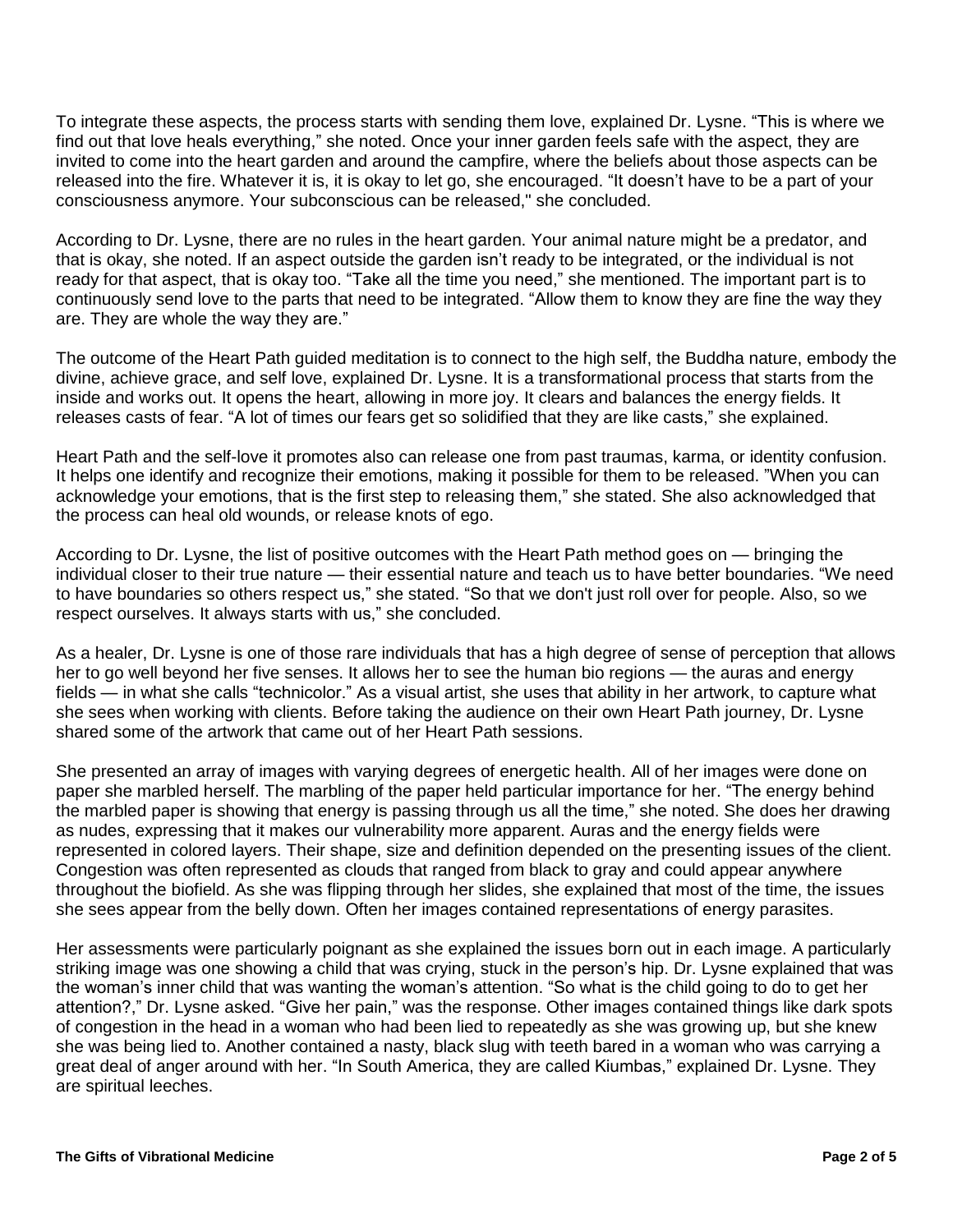Dr. Lysne said many of the issues she perceives and captures in her paintings can be cleared in a single Heart Path session. Others may require more time. She indicated that it is the presence of the individual that determines when they heal — their presence with themsevles. "That's the one thing I can say that I've learned more than anything in all the healing I've done," she said. Adding, "It isn't about what I can do for them. It's about what they can do for themselves." She further explained that this is why Heart Path is structured the way it is. It gives individuals all the tools they need to help themselves and continue to use the process over and over.

Dr. Lysne shared a powerful example of being present in one's own healing using Heart Path. It was a client of hers that had been diagnosed with prostate cancer. He rejected chemotherapy and radiation and vowed to himself, and her to clear it himself of the cancer. He was assured that if he could get to the root cause, he could release the energy that was causing the cancer. What they found in the process and with abundant self love, that this was an issue with his ancestry. The entire male line on his side of the family were ninjas. this went all the way back several hundred years. Using Heart Path, he learned that he needed to break that connection. He chose to align with the light and be an agent for peace.

He brought all of his ancestors into the heart garden. Dr. Lysne suggested that he honor them because ninjas were the protectors of royalty, the higher clansmen of the camp and the clan. He did an honoring ceremony in his heart, she explained. He bowed to them, said I love you, honored them for their work and said he did not wish to continue their tradition and do the work of a ninja. He had a sword outside his heart garden that he then handed back to his ancestors and dedicated himself to peace. There was additional clearing that he and Dr. Lysne worked on together — it related to anger and hatred. When he went back to his doctor, he had no cancer in his body. Though Heart Path doesn't always work like it did for this particular client, Dr. Lysne assured the audience that, "It does get everyone to their own self-love."

"I know that you can reverse the energy with Heart Path," said Dr. Lysne."You can reverse the energy with the dis-ease in the body." "There can be many reasons for people to have an illness, she explained. "It doesn't always have to do with our emotional suppression or what we are not acknowledging in ourselves." The question of disease is multilayered she noted. She calls on people to be aware of all the possibilities and most importantly, to be nonjudgmental — just be a witness. "One of the energies of Heart Path is just to witness in awe the inner war of each person," she said. Adding, "There is no right or wrong in the process. It is what it is."

As third part of the Heart Path process that Dr. Lysne shared with the audience, she ushered the audience into a relationship with each of their own individual guides. The process for calling in the guides starts the same as for the inner family. First comes the alignment, then the heart garden is established. The heart garden is healed as are the boundary around the heart. Then the inner family is invited into the garden. When Dr. Lysne directed the crowd to invite in their guides, she asked that they remain on the outside of the garden, where they could be called in, one at a time. Their purpose at that point was to protect the heart garden.

The way spirit guides appear varies as do the numbers of them that appear, shared Dr. Lysne. "Most people have one to four," she explained. You might have ten. The number is unimportant, she noted. They may appear as light or they might show up as a particular tradition. Bring them in one at a time, she directed, and ask them questions. Ask their name. "It doesn't have to be ethereal," she said. "It can be Jane or George." Ask if you have been related in a past life; what they are here for; Ask, what are you here to help me with are some questions she suggested. See if they have a gift for you. Once finished with the questions, Dr. Lysne encouraged thanking them for coming and then letting them go.

Dr. Lysne shared what she saw after the exercise. She said she saw rainbows everywhere. She also saw the expansion of the room as it filled with guides. "Not because they weren't already there," she said. "Your acknowledgement of them allows them to be present in the room. According to Dr. Lysne, they stayed in the room healing us.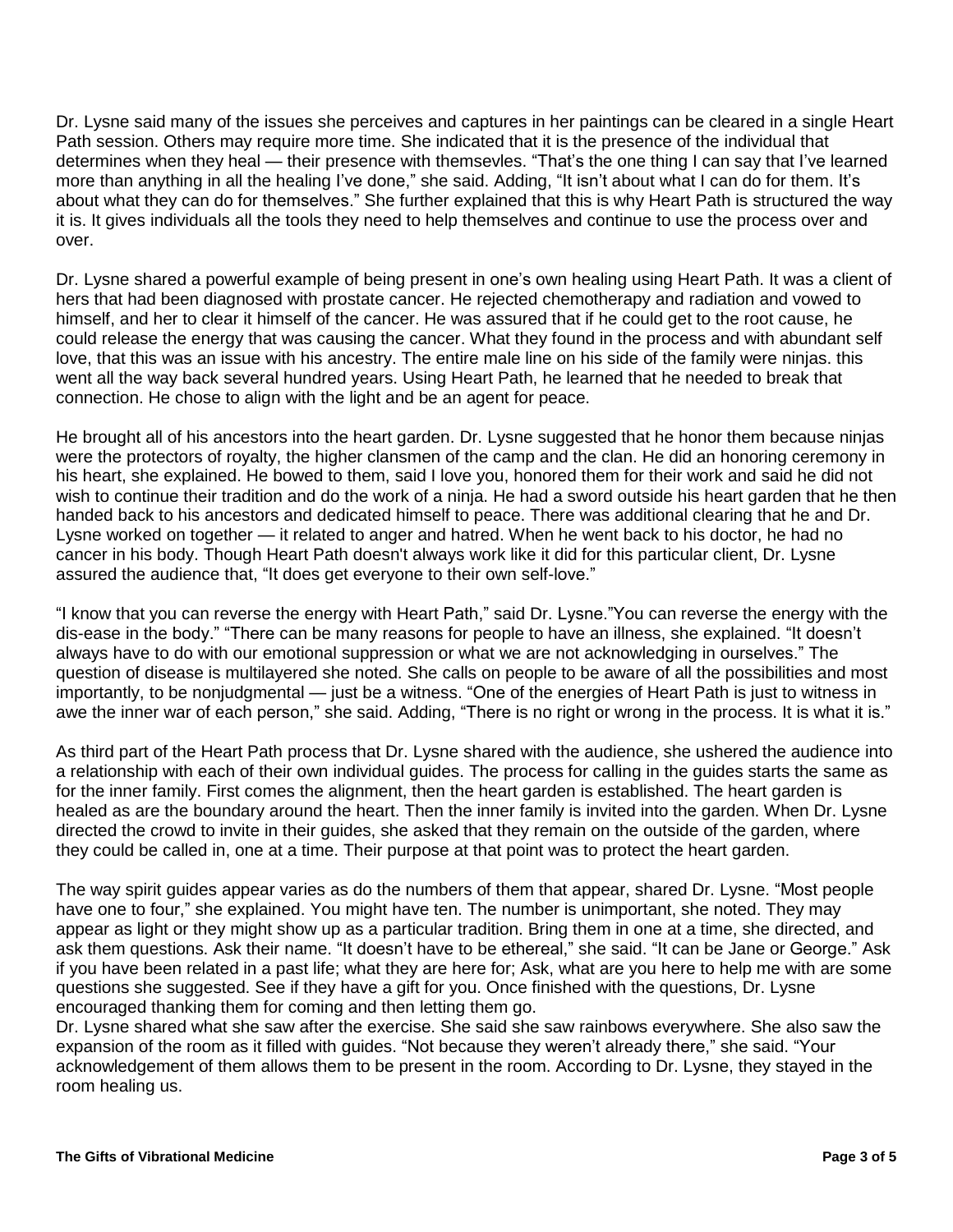Dr. Lysne had some guidance to offer with regard to connecting to spirit guides in a safe manner. "A spirit guide will never tell you what to do," she cautioned. That is not what they are here to do. They are here to empower you to become all that you can be," she said. If they start telling you what to do, it is an impostor, she warned. "Sometimes impostors show up to test us," she added. If you doubt the reality of the spirit guide, she mentioned you can ask them if they are a spirit of the light.

The other piece about dealing with guides is that they are always benevolent she noted. "I feel that our guides are here for out health and wholeness," she said. Spirit guides can show up in a variety of ways so one should not have a preconceived notion as to what they will look like. All the guides work together on the other side, she explained. None of them are aligned with any one religion or spiritual tradition. "It doesn't matter if it is Mohammed or Buddha," said Dr. Lysne. "They are all in cahoots over there. They are all there for our health and wholeness."

Through the question and answer period that followed the exercise, Dr. Lysne imparted some additional wisdom about spirit guides. You can ask your guides about anything at anytime. You can talk to them directly or you can use a tool like automatic writing. "I ask them whatever comes to me when I need guidance and when I need support," she said. "They really are my wisdom council." Guides also never deny your questions, she indicated.

Whatever form your guide takes, they are part of the divine, she mentioned, noting that the form the guides take give us a way to be relational to them. The difference between spirit guides and angels is that guides have been embodied, where angels have not. All guides can help with practical things — even money. A tricky thing with guides is time sequence. They don't know time your time sequence because there is no time for them in their dimension. Imaginary friends that you had as a child — or that your child has — can be a spirit guide. Guides can be very funny. Questions you want answered have to come from you, not the other way around. Those are examples of the wisdom she departed about guides.

According to Dr. Lysne, the most important thing about guides is to communicate with them. If you wonder whether your guides are giving you information or if you are just making it up, that is your self doubt. "Over time as you get to know your guides and then you will just begin to start trusting them," she said. "You will begin to have conversations."

When asked how she came to her work with Heart Path, Dr. Lysne explained it was at the prompting of one her guides, Whulan, a Tibetan Master. "He brought this process to me," she said. It was in the early 1990's after immersing herself in the mystical realm that she started Heart Path, which has evolved and been refined over the year. "One of the things I learned that's been really exciting and it keeps unfolding, is that no two people are alike," she told us.

Dr. Lysne's ability to see and connect to spirits is something she was born with. She could see energy and spirits as a small child. It was around age three that this began, she noted. At that time, the spirits she saw became her playmates. She said she never saw herself as being different. Her entire family had some kind of intuitional understanding, especially her mother and her maternal grandmother. Both were highly intuitive. She and her mother would often sit in church comparing notes on the spirits they saw during the sermon.

She lost her intuitive sense for a while, but it returned when she was a teenager. Again, she never really thought she was different though until friends questioned it when she mentioned things she could see. As time progressed, she said the universe nudged her toward owning her gift.

Dr. Lysne shared a story about attending a wedding with a former husband. As the bride walked down the aisle, Dr. Lysne saw a spirit, a man, running behind her, saying I'm here. I'm here. At the reception, Dr. Lysne asked the bride if she had lost anyone recently. The bride told Dr. Lysne that she had recently lost her father. It